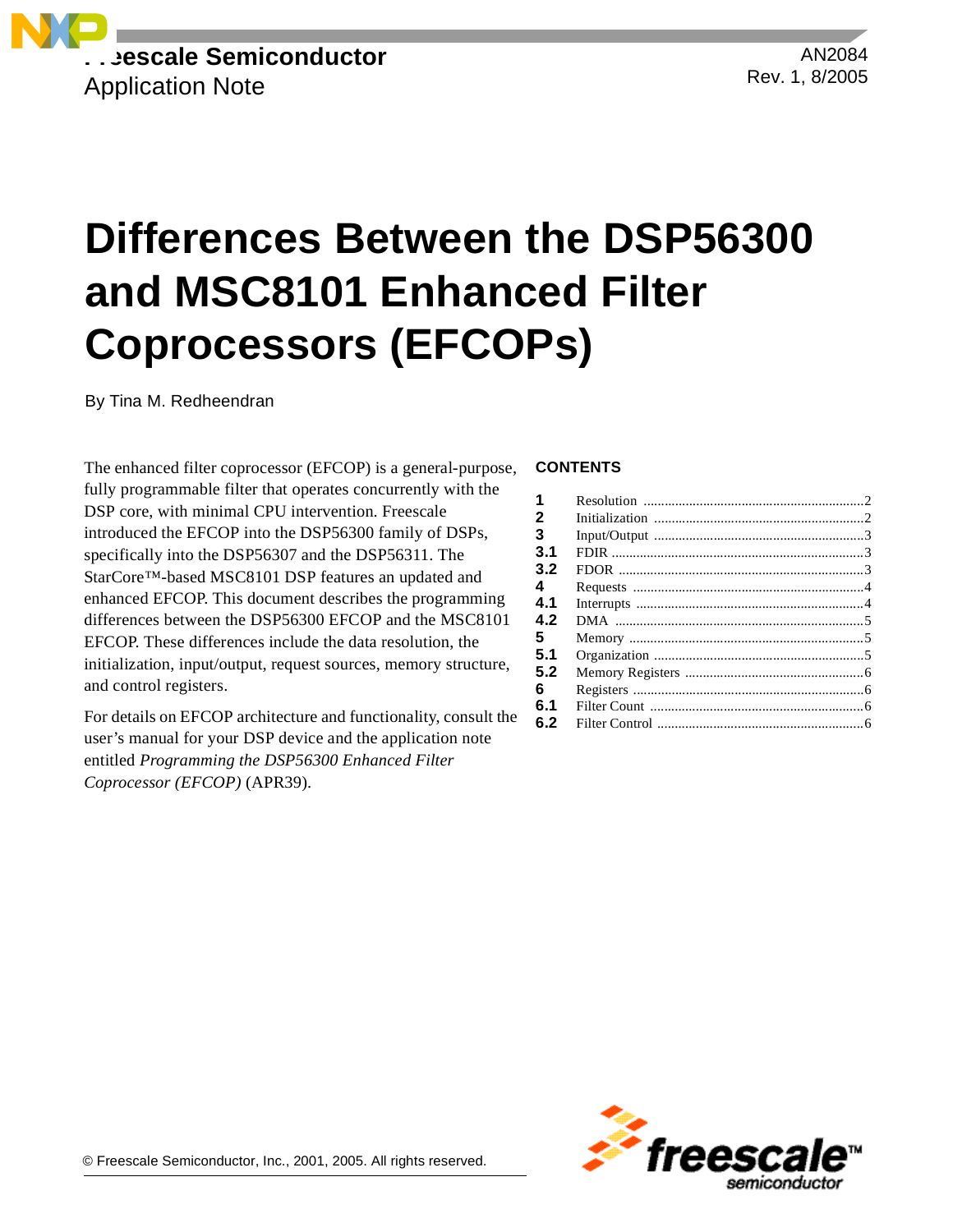

# **1 Resolution**

The most basic difference between the DSP56300 EFCOP and the MSC8101 EFCOP is the data resolution, as summarized in **[Table 1](#page-1-0)**.

<span id="page-1-0"></span>

|                       | Input/Output<br><b>Register Width</b> | <b>FMAC Multiplication for Intermediate Results During</b><br><b>Filter Calculations</b> | <b>Accumulator</b> |
|-----------------------|---------------------------------------|------------------------------------------------------------------------------------------|--------------------|
| <b>DSP56300 EFCOP</b> | 24 bits                               | 56 bits                                                                                  | 56 bits            |
| <b>MSC8101 EFCOP</b>  | 32 bits                               | 32 bit $\times$ 32 bit                                                                   | 72 bits            |

**Table 1.** Data Resolution Differences Between the DSP56300 and MSC8101 EFCOPs

# <span id="page-1-2"></span>**2 Initialization**

Another significant difference between the two EFCOPs is the MSC8101 coefficient initialization mode to initialize the coefficient buffer before processing begins. This mode is selected via the FCTL[FCIM] bit:

- If FCIM is clear, coefficient initialization mode is disabled and processing completes exactly as in the DSP56300 EFCOP.
- If FCIM is set, the coefficients are initialized by a coefficient update session with the original coefficients equal to zero. The data buffer is initialized first, either by the SC140 core or the EFCOP with data initialization. Then the update parameter is written to FKIR, and the EFCOP initializes the coefficient buffer by multiplying each sample in the data buffer by the update parameter and placing the result in the coefficient buffer.

If data and coefficient initialization are both enabled on the MSC8101, data initialization completes first, but the EFCOP does not begin processing the first result. After FKIR is written, the EFCOP initializes the coefficients and another input sample is written to FDIR to begin processing. Coefficient initialization is usually used in adaptive mode or is used to clear the coefficients by writing zero to FKIR.

**[Example 1](#page-1-1)** shows how the EFCOP can be programmed with data and coefficient initialization enabled. This example uses equate labels for the location of the EFCOP registers and assumes that these equates are declared before the example code. These labels include the register name preceded with "M\_". An address register pointer is initialized for the filter input data (INPUT), and the EFCOP control parameters are written to the appropriate memory-mapped control registers. A value of 0x0101 is written to the control register to enable the EFCOP with data and coefficient initialization enabled. The FDM buffer is initialized by writing FCNT number of samples to the FDM through the FDIR. The code uses a short loop to write the first FCNT input samples to the FDIR using a **move.l** instruction. After the FKIR value is written to the K-constant input register, the EFCOP automatically initializes the FCM buffer. Processing begins with the write of the first input data sample to the FDIR.

| <b>Example 1. Coefficient Initialization Example</b> |  |  |  |
|------------------------------------------------------|--|--|--|
|------------------------------------------------------|--|--|--|

<span id="page-1-1"></span>

|                  | move.w #INPUT, r0 |             | ;Init data pointer |
|------------------|-------------------|-------------|--------------------|
| move.w $#0$ , d0 |                   | ; Init FDBA |                    |
|                  | move.w d0, M FDBA |             |                    |
| move.w $#0$ , d0 |                   | ;Init FCBA  |                    |
|                  | move.w d0, M FCBA |             |                    |
|                  | move.w #FCNT-1,d0 | :Init FCNT  |                    |
|                  | move.w d0, M FCNT |             |                    |
|                  | move.w #\$0101,d0 | ;Init FCTL  |                    |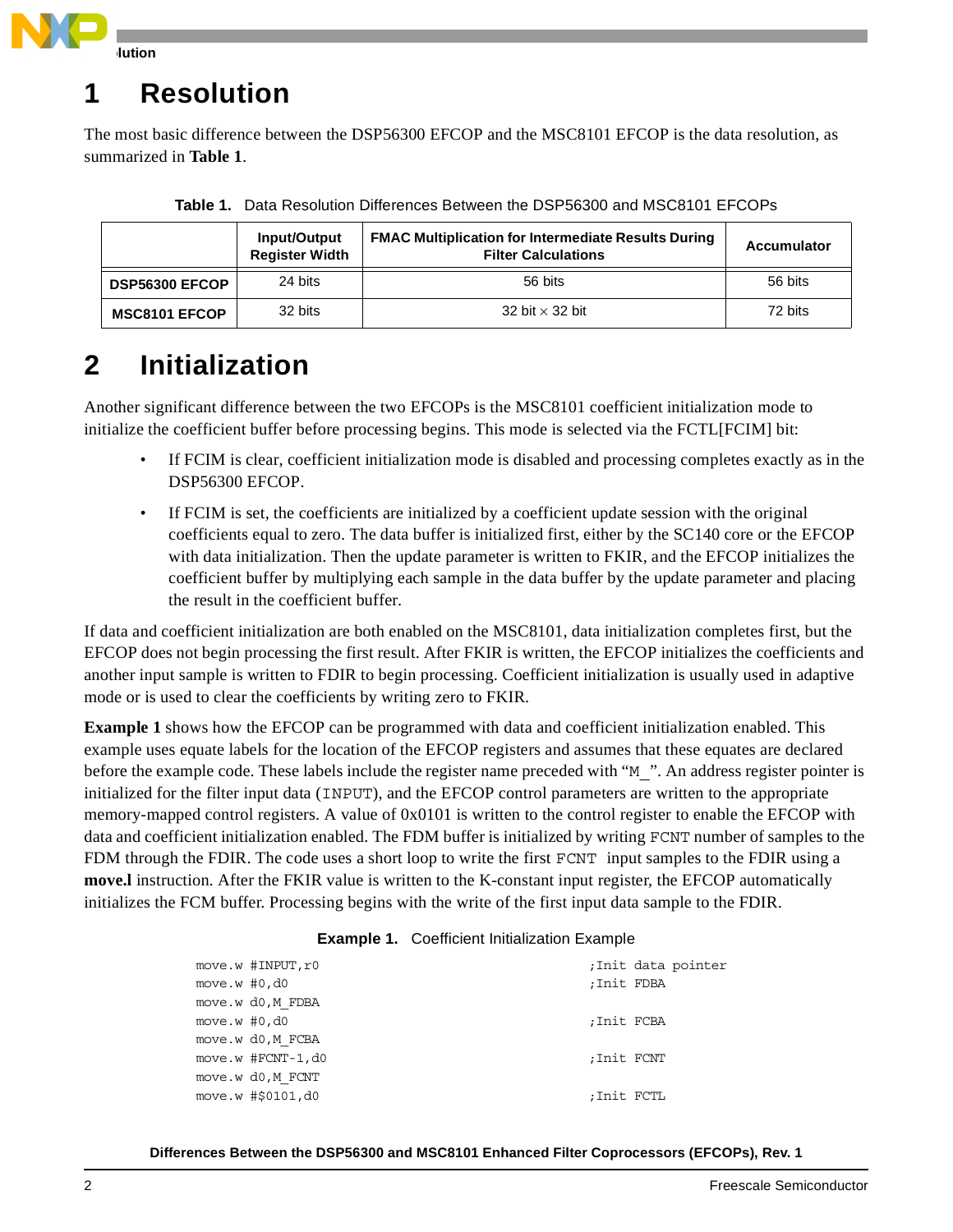

| move.w d0, M FCTL<br>doensh0 #FCNT |                   |
|------------------------------------|-------------------|
| loopstart0                         | ;Init data taps   |
| move. $1 (r0) + d0$                |                   |
| move.1 d0, M FDIR                  |                   |
| loopend0                           |                   |
|                                    |                   |
| move.1 #FKIR,d0                    | ;Init coeffs      |
| move.1 d0, M FKIR                  |                   |
|                                    |                   |
| move. $1 (r0) + d0$                | Write first input |
| move.1 d0, M FDIR                  |                   |

### <span id="page-2-1"></span>**3 Input/Output**

The EFCOP input and output registers for the DSP56300 and the MSC8101 have different sizes and different flags that determine when the registers are available for reading or writing (see **[Table 2](#page-2-0)**).

<span id="page-2-0"></span>

|                    | <b>DSP56300</b>                                           |              | <b>MSC8101</b>                |                                      |
|--------------------|-----------------------------------------------------------|--------------|-------------------------------|--------------------------------------|
| Register           | <b>Size</b><br>(24-bit words)                             | <b>Flags</b> | <b>Size</b><br>(32-bit words) | <b>Flags</b>                         |
| <b>FDIR</b>        | FCSR[FDIBE], Input<br>4 words deep<br><b>Buffer Empty</b> |              | 8 words deep                  | FSTR[FDIBE], Input Buffer Empty      |
|                    |                                                           |              |                               | FSTR[FIBNF], Input Buffer Not Full   |
| <b>FDOR</b>        | FCSR[FDOBF], Output<br>word deep                          |              | 8 words deep                  | FSTR[FDOBF], Output Buffer Full      |
| <b>Buffer Full</b> |                                                           |              |                               | FSTR[FOBNE], Output Buffer Not Empty |

**Table 2.** FDIR/FDOR DIfferences

#### **3.1 FDIR**

The DSP56300 FDIR is a 4-word deep FIFO that is 24 bits wide. Up to four data samples are written to the DSP56300 FDIR at the same address. The EFCOP sets one flag, FCSR[FDIBE], when all four slots of the FDIR are empty. The DSP56300 FDIR is written only when this bit is set. The MSC8101 FDIR is an 8-word deep FIFO that is 32 bits wide. Up to eight data samples can be written to the MSC8101 FDIR at the same address. The EFCOP sets two flags, FSTR[FDIBE and FIBNF], when the FDIR is empty or not full, respectively. The MSC8101 FDIR is written only when either of these bits is set.

#### **3.2 FDOR**

The DSP56300 FDOR is a read-only register that is 24 bits wide. Only one data sample is read from the DSP56300 FDOR at the same address. The EFCOP sets one flag, FCSR[FDOBF], when FDOR is full. The DSP56300 FDOR is read-only when this bit is set. The MSC8101 FDOR is an 8-word deep FIFO that is 32 bits wide. Up to eight data samples are read from the MSC8101 FDOR at the same address. The EFCOP sets two flags, FSTR[FDOBF and FOBNE], when the FDOR is full or not empty, respectively. The MSC8101 FDOR is read-only when either of these bits is set.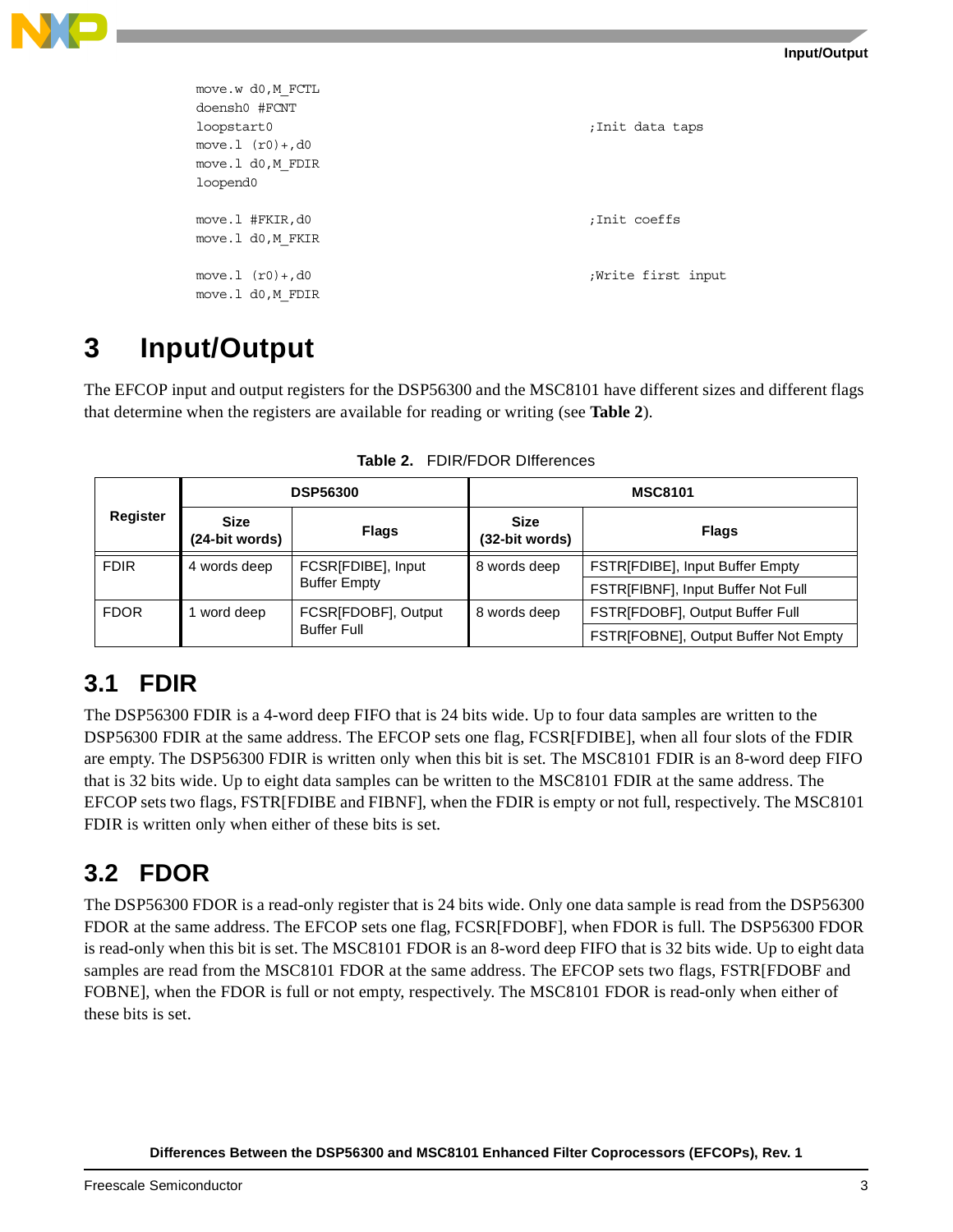

### <span id="page-3-1"></span>**4 Requests**

This section discusses the differences between the DSP56300 and MSC8101 EFCOP request sources. The EFCOP can request service to write the FDIR or read the FDOR using an interrupt or the DMA controller. An interrupt or DMA transfer is triggered by any of the input/output flags shown in **[Table 2](#page-2-0)**. The differences in these flags result in the differences in the request sources between the DSP56300 and the MSC8101. The MSC8101 has an extra flag, FSTR[FUDN], that indicates when a coefficient update session has completed. This flag can trigger an interrupt in the MSC8101. **[Table 3](#page-3-0)** summarizes the DMA and interrupt request differences.

<span id="page-3-0"></span>

|                                | <b>DSP56300</b> |             | <b>MSC8101</b>     |                     |                  |
|--------------------------------|-----------------|-------------|--------------------|---------------------|------------------|
| <b>Request</b>                 | Flag            | Interrupt   | Flag               | Interrupt           | <b>DMA</b>       |
| Input Buffer Empty             | FCSR[FDIBE]     | FCSR[FDIIE] | <b>FSTR[FDIBE]</b> | <b>FCTLIFIEIEI</b>  | $FCTL[FDIM] = 1$ |
| Input Buffer Not Full          |                 |             | <b>FSTR[FIBNF]</b> | <b>FCTLIFINFIEI</b> | $FCTL[FDIM] = 0$ |
| Output Buffer Full             | FCSR[FDOBF]     | FCSR[FDOIE] | FSTR[FDOBF]        | <b>FCTLIFOFIEI</b>  | $FCTL[FDOM] = 1$ |
| <b>Output Buffer Not Empty</b> |                 |             | <b>FSTR[FOBNE]</b> | <b>FCTLIFONEIEI</b> | $FCTL[FDOM] = 0$ |
| <b>Coefficient Update Done</b> |                 |             | <b>FSTR[FUDN]</b>  | <b>FCTLIFUDIEI</b>  |                  |

**Table 3.** Request Differences

#### **4.1 Interrupts**

The DSP56300 EFCOP has only two input/output flags, so it has only two interrupt request sources:

- *Input buffer empty interrupt*. Enabled by setting FCSR[FDIIE] and triggered when FCSR[FDIBE] and FCSR[FDIIE] are both set. The service routine is located at VBA + 0x68. This interrupt can be used to write up to four input samples to FDIR.
- *Output buffer full interrupt*. Enabled by setting FCSR[FDOIE] and triggered when FCSR[FDOBF] and FCSR[FDOIE] are both set. The service routine is located at  $VBA + 0x6A$ . This interrupt can be used to read one output sample from the FDOR.

The MSC8101 EFCOP has five interrupt sources, four input/output flags, and one coefficient update done flag:

- *Input buffer empty interrupt*. Enabled by setting FCTL[FIEIE] and triggered when FSTR[FDIBE] and  $FCTL[FIEIE]$  are both set. The service routine is located at VBA + 0x800. This interrupt can be used to write up to eight input samples to FDIR.
- *Input buffer not full interrupt*. Enabled by setting FCTL[FINFIE] and triggered when FSTR[FIBNF] and FCTL[FINFIE] are both set. The service routine is located at VBA + 0x840. This interrupt can be used to write only one input sample to FDIR.
- *Output buffer full interrupt*. Enabled by setting FCTL[FOFIE] and triggered when FSTR[FDOBF] and FCTL[FOFIE] are both set. The service routine is located at VBA + 0x880. This interrupt can be used to read up to eight output samples from the FDOR.
- *Output buffer not empty interrupt*. Enabled by setting FCTL[FONEIE] and triggered when FSTR[FOBNE] and FCTL[FONEIE] are both set. The service routine is located at VBA + 0x8C0. This interrupt can be used to read one output sample from the FDOR.
- *Coefficient interrupt done interrupt*. Enabled by setting FCTL[FUDIE] and triggered when FSTR[FUDN] and FCTL[FUDIE] are both set. The service routine is located at VBA + 0x900.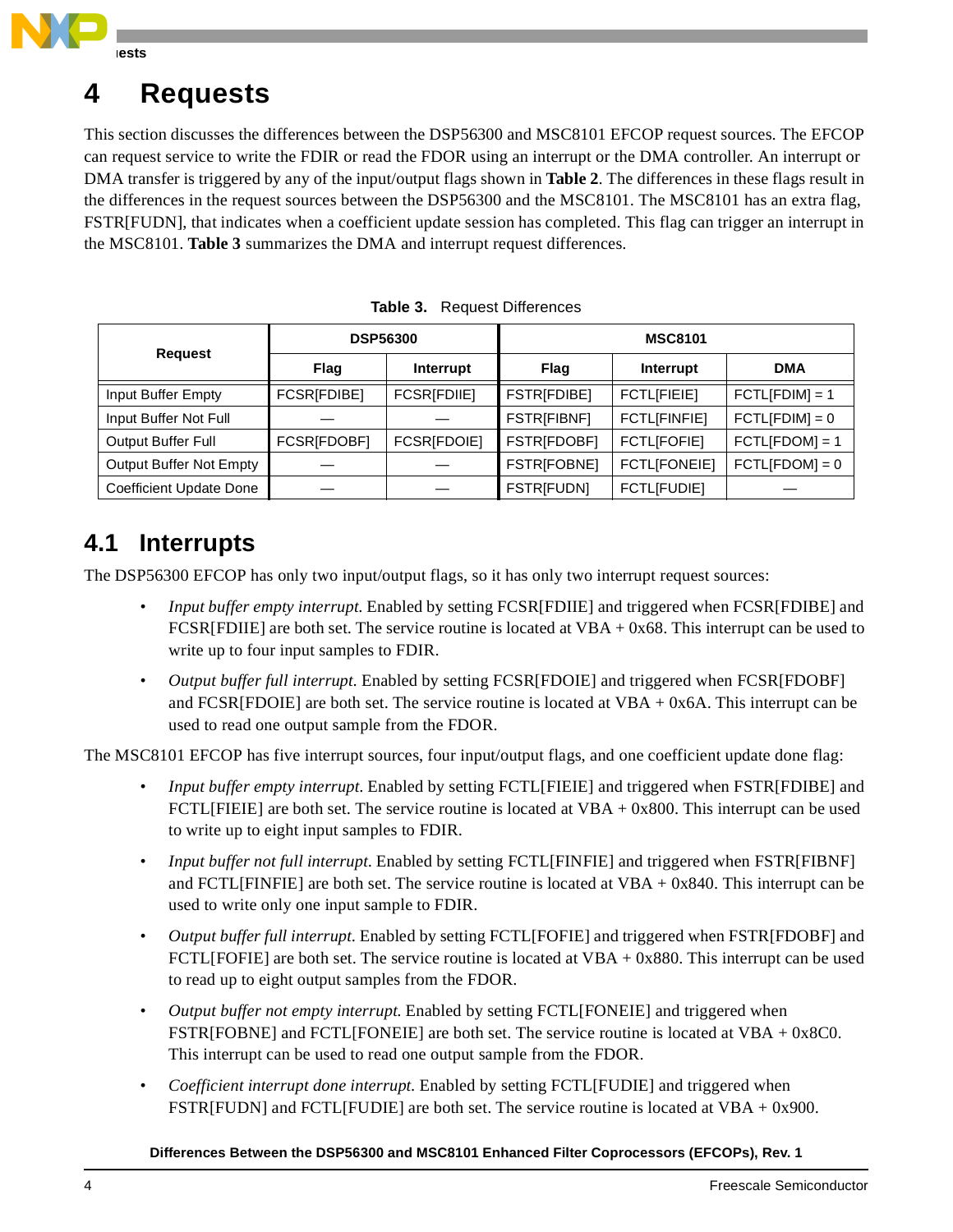

#### **4.2 DMA**

The DSP56300 EFCOP has two DMA request sources that correspond to the two input/output flags:

- *Input buffer empty transfer*. Triggered when FCSR[FDIBE] is set and a DMA channel is enabled with the DMA request source bits  $DCRx[DRS] = 0b10101$ .
- *Output buffer full transfer*. Triggered when FCSR[FDOBF] is set and a DMA channel is enabled with the DMA request source bits  $DCRx[DRS] = 0b10110$ .

The MSC8101 EFCOP has four DMA request sources that also correspond to the four input/output flags (the coefficient update done flag cannot trigger a DMA transfer). The MSC8101 DMA request source is controlled by the requestor number bits DCHCRx[RQNUM]. If these bits are equal to 00010, the DMA controller is triggered by an EFCOP read request and if these bits are equal to 00011, the DMA controller is triggered by an EFCOP write request. The MSC8101 DMA cannot distinguish between input buffer empty and input buffer not full or between output buffer full and output buffer not empty requests. Therefore, the MSC8101 EFCOP has four extra bits in the FCTL register that tell the DMA controller which input or output request to service:

- *Input buffer empty transfer*. Triggered when FSTR[FDIBE] and FCTL[FDIM] are set and a DMA channel is enabled with the DMA requestor bits  $DCHCRx[RONUM] = 00011$ . Use this mode when the DMA is programmed to transfer more than one 32-bit long sample to the FDIR.
- *Input buffer not full transfer*. Triggered when FSTR[FIBNF] is set, FCTL[FDIM] is clear and a DMA channel is enabled with the DMA requestor bits  $DCHCRx[RONUM] = 00011$ . Use this mode when the DMA is programmed to transfer single 32-bit long samples to the FDIR.
- *Output buffer full transfer*. Triggered when FSTR[FDOBF] and FCTL[FDOM] are set and a DMA channel is enabled with the DMA requestor bits  $DCHCRx[RONUM] = 00010$ . Use this mode when the DMA is programmed to transfer more than one 32-bit long sample from the FDOR.
- *Output buffer not empty transfer*. Triggered when FSTR[FOBNE] is set, FCTL[FDOM] is clear, and a DMA channel is enabled with the DMA requestor bits  $DCHCRx[ROMUM] = 00010$ . Use this mode when the DMA is programmed to transfer single 32-bit long samples from the FDOR.

# **5 Memory**

Both the DSP56300 and MSC8101 EFCOPs contain two memory banks: the FDM and FCM. These memory banks are influenced by the FDBA and the FCBA Registers.

### **5.1 Organization**

The DSP56300 FDM is shared with the lowest locations of on-chip internal X memory and the FCM is shared with the lowest locations of on-chip internal Y memory. The size of the DSP56300 FDM and FCM depends on the particular device. The DSP56307 and DSP56L307 memory banks share the lowest 4K (0x000–0xFFF) memory locations and the DSP56311 memory banks share the lowest 10K (0x0000–0x2800) memory location. The MSC8101 does not have separate X and Y memory. Therefore, the MSC8101 memory banks are located sequentially in the on-chip internal memory. The MSC8101 memory banks each have a capacity of 32 KB. FDM is shared with the internal memory locations between 0x70000–0x77FFF and the FCM is shared with the internal memory locations between 0x78000–0x7FFFF.

Simultaneous access by both the DSP56300 core and the EFCOP to the same memory block of sixteen 256 word blocks in the DSP56307, four 1024 word blocks in the DSP56L307, or ten 1024 word blocks in the DSP56307 of the shared memory is not permitted and results in erroneous data. In the MSC8101, the SC140 core and the EFCOP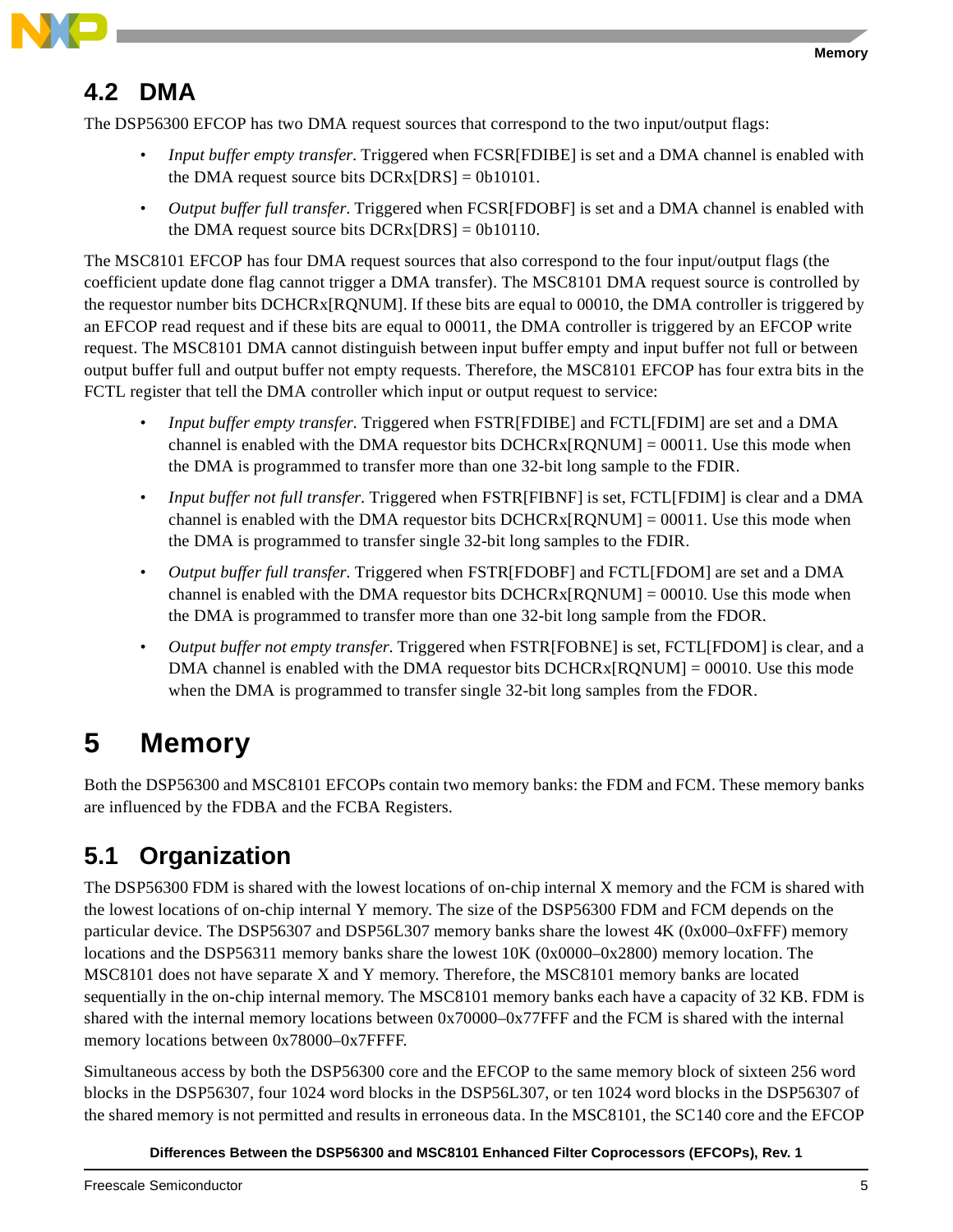

can access the shared memory simultaneously. When it is impossible to perform the access at the same time, the MSC8101 core access is delayed by one clock. The DSP56300 EFCOP connects to the shared memory in place of the DMA bus. Therefore, the DSP56300 DMA cannot access the shared memory. However, the MSC8101 memory organization allows the DMA controller to access the shared memory when the EFCOP is disabled.

### **5.2 Memory Registers**

The DSP56300 base address registers are both 16-bit registers that point to the corresponding memory bank. The FDBA register contains the 24-bit address of the location to write the next data sample, and the FCBA register contains the 24-bit address of the beginning of the coefficients. For example, if the FDBA and FCBA registers are written with 0x100 when the EFCOP is initialized, the data and coefficient buffers start at X:\$100 and Y:\$100, respectively. The MSC8101 base address registers are also 16-bit registers. However, the values in these registers are an offset from the beginning of the corresponding memory bank in 32-bit (four byte) resolution. Only the lowest 13 bits of each register are used, since the data is organized as 8K 32-bit samples (32 KB total) and only 13 bits are needed to address 8K samples. For example, if the FDBA and FCBA registers are written with 0x100, the data and coefficient buffers are located at 0x100 multiplied by four plus the base address, which is memory location 0x70400 for the data buffer and memory location 0x78400 for the coefficient buffer.

# **6 Registers**

In both DSP56300 devices and the MSC8101, the Filter Count (FCNT) register defines the filter size and the control registers define the operation mode and status of the EFCOP.

### **6.1 Filter Count**

In the FCNT Register, the difference is in the number of bits that define the filter length. The DSP56300 FCNT uses 12 bits; the MSC8101 FCNT register uses 16 bits. Therefore, the largest filter the DSP56300 can process has a length of 4K coefficients, and the largest filter the MSC8101 can process has a length of 64K coefficients.

### **6.2 Filter Control**

**[Table 4](#page-6-0)** summarizes the difference between the DSP56300 and MSC8101 filter control register bits. The bits are listed in the order in which they are located in their corresponding registers, but extra spaces are added so that similar bits are on the same line. This table ignores the fact that the bit ordering is reversed between the DSP56300 family and the MSC8101 and shows one of the register bits reversed so that the bits are easily compared. First, note that the main control register has a different name between the two devices. It is called the Filter Control Status Register (FCSR) in the DSP56300 and the Filter Control (FCTL) register in the MSC8101. Second, note that the MSC8101 has a separate status register, the Filter Status Register (FSTR).

The DSP56300 status bits, including the two input/output flags discussed in **[Section 3](#page-2-1)** (FDOBF and FDIBE), are located in the DSP56300 FCSR. The MSC8101 status bits, including the four input/output flags discussed in **[Section 3](#page-2-1)** (FOBNE, FDOBF, FIBNF, and FDIBE) and a coefficient update done flag (FUDN), are included in the MSC8101 FSTR. The DSP56300 FCSR and the MSC8101 FCTL are the main control registers and contain many of the same bits. The differences between these registers are as follows:

- The DSP56300 FCSR contains the bit to control the shared coefficient mode for multichannel mode, FCSO. In the MSC8101, this bit is located in the FACR.
- The two registers contain different bits to control the different request sources, as discussed in **[Section](#page-3-1)  [4](#page-3-1)**. The DSP56300 FCSR contains two I/O interrupt enable bits (FDOIE and FDIIE). The MSC8101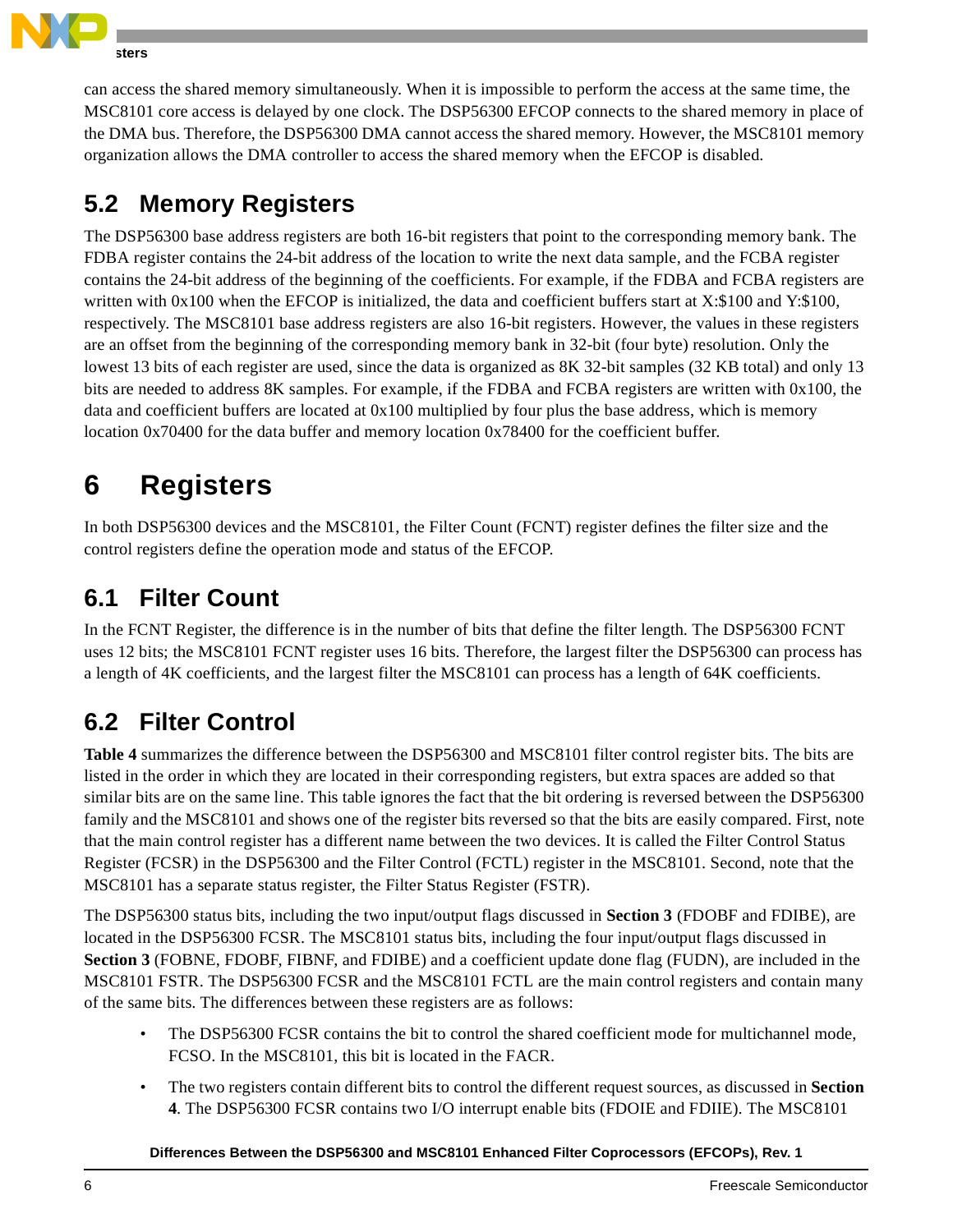FCTL contains four I/O interrupt enable bits (FONEIE, FOFIE, FINFIE, and FIEIE) and one coefficient update done interrupt enable bit (FUDIE). The MSC8101 FCTL also includes the two DMA I/O mode bits (FDOM and FDIM).

• The MSC8101 contains a bit to enable the coefficient initialization (FCIM), which is discussed in **[Section 2](#page-1-2)**.

The Filter ALU Control Registers (FACR) are the same in both the DSP56300 devices and the MSC8101, except that the MSC8101 does not have 16-bit arithmetic mode (FSA) or saturation mode (FSM) bits because these modes are not available for the MSC8101.

<span id="page-6-0"></span>

| <b>DSP56300 FCSR</b> | <b>DSP56300 FACR</b> | MSC8101 FCTL        | <b>MSC8101 FACR</b> | <b>MSC8101 FSTR</b> |
|----------------------|----------------------|---------------------|---------------------|---------------------|
|                      |                      |                     |                     | FOBNE (bit 9)       |
| FDOBF (bit 15)       |                      |                     |                     | FDOBF (bit 10)      |
|                      |                      |                     |                     | FIBNF (bit 11)      |
| FDIBE (bit 14)       |                      |                     |                     | FDIBE (bit 12)      |
|                      |                      |                     |                     | FUDN (bit 13)       |
| FCONT (bit 13)       |                      |                     |                     |                     |
|                      |                      |                     |                     | FOVF (bit 14)       |
| FSAT (bit 12)        |                      |                     |                     | FSAT (bit 15)       |
|                      |                      | FDOM (bit 0)        |                     |                     |
|                      |                      | FDIM (bit 1)        |                     |                     |
| FDOIE (bit 11)       |                      | FONEIE (bit 2)      |                     |                     |
|                      |                      | FOFIE (bit 3)       |                     |                     |
| FDIIE (bit 10)       |                      | FINFIE (bit 4)      |                     |                     |
|                      |                      | FIEIE (bit 5)       |                     |                     |
|                      |                      | FUDIE (bit 6)       |                     |                     |
|                      |                      | FCIM (bit 7)        |                     |                     |
| FSCO (bit 8)         |                      |                     | FSCO (bit 8)        |                     |
| FPRC (bit 7)         |                      | FPRC (bit 8)        |                     |                     |
| FMLC (bit 6)         |                      | FMLC (bit 9)        |                     |                     |
| FOM (bit 4:5)        |                      | FOM (bit 11:10)     |                     |                     |
| FUPD (bit 3)         |                      | FUPD (bit 12)       |                     |                     |
| FADP (bit 2)         |                      | FADP (bit 13)       |                     |                     |
| FLT (bit 1)          |                      | FLT (bit 14)        |                     |                     |
| FEN (bit 0)          |                      | <b>FEN</b> (bit 15) |                     |                     |
|                      | FISL (bit 6)         |                     | FISL (bit 9)        |                     |
|                      | FSA (bit 5)          |                     |                     |                     |
|                      | FSM (bit 4)          |                     |                     |                     |
|                      | FRM (bit 2:3)        |                     | FRM (bit 13:12)     |                     |
|                      | FSCL (bit 0:1)       |                     | FSCL (bit 15:14)    |                     |

| Table 4. Control Register Differences |
|---------------------------------------|
|                                       |